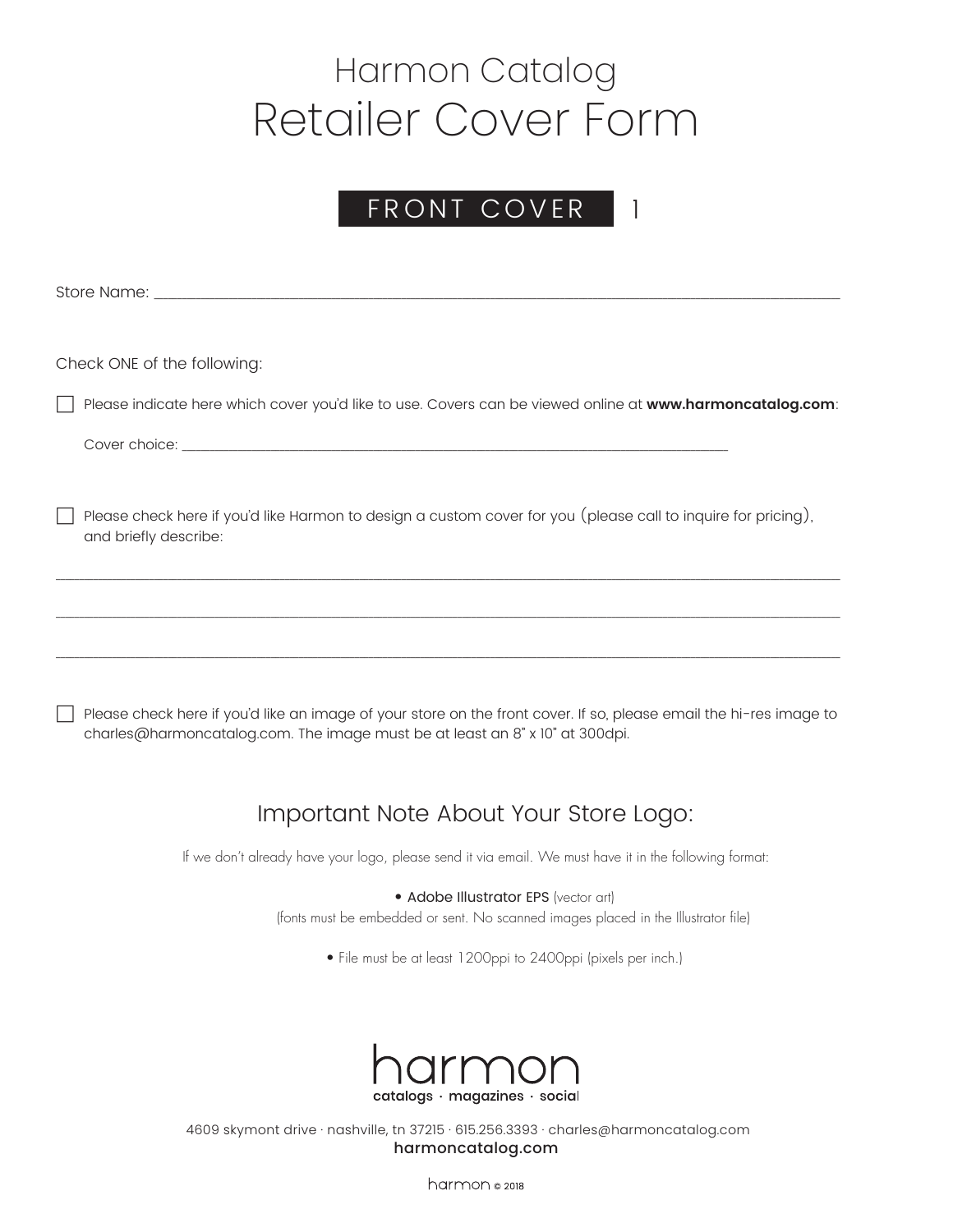#### INSIDE FRONT COVER 2

Store Name:

Check ONE of the following:

 $\Box$  A. Please check here if you'd like a vendor page to appear on the inside front cover. If so, please write the company name and page identification letters (located on the website):

Vendor Name: \_\_\_\_\_\_\_\_\_\_\_\_\_\_\_\_\_\_\_\_\_\_\_\_\_\_\_\_\_\_\_\_\_\_\_\_\_\_\_\_\_\_\_\_\_\_\_\_\_\_\_\_\_\_\_\_\_\_\_\_\_\_\_\_\_\_ Page I.D. \_\_\_\_\_\_\_\_\_\_\_\_\_\_\_\_\_\_\_\_\_\_\_\_\_\_\_\_\_\_\_\_\_\_\_\_\_

 $\Box$  B. Please check here if you'd like store information and store image(s) to appear on your inside front cover.

If you selected option B, please email the text in a word document (i.e. letter, store hours, store history) you would like for your inside front cover to charles@harmoncatalog.com

If you selected option B, what images—if any—do you want? (i.e. store photo, staff photo.) Please submit high resolution (at least 300dpi) images through email (charles@harmoncatalog.com), FTP, or on disc. Please indicate here what images we are to display and how you will be submitting them:

| ٠.             |  |
|----------------|--|
|                |  |
| ⌒<br><u>L.</u> |  |
|                |  |
| っ<br>U.        |  |
|                |  |
| 4.             |  |
|                |  |



4609 skymont drive · nashville, tn 37215 · 615.256.3393 · charles@harmoncatalog.com harmoncatalog.com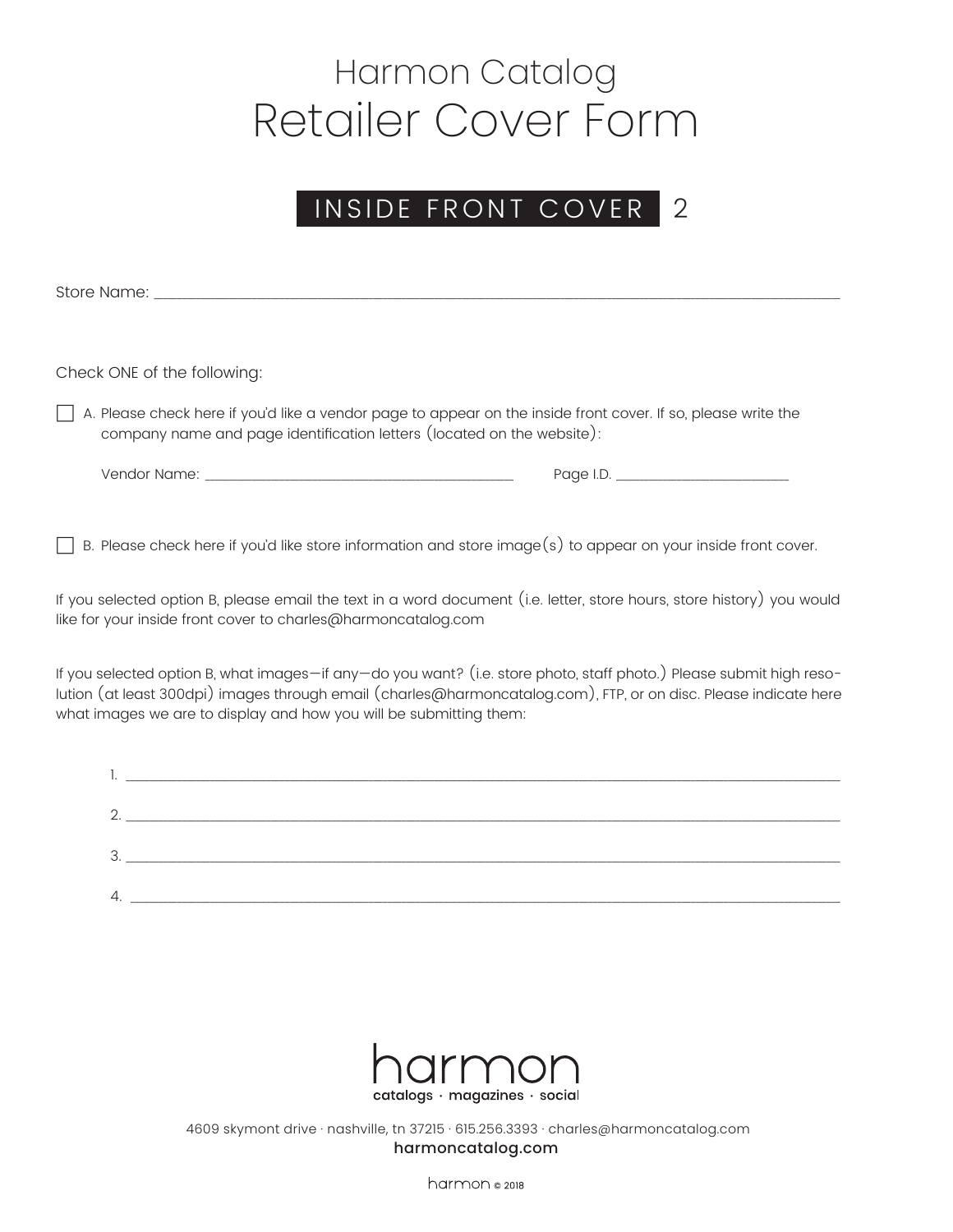### INSIDE BACK COVER 3

Store Name:

Check ONE of the following:

 $\Box$  A. Please check here if you'd like a vendor page to appear on the inside front cover. If so, please write the company name and page identification letters (located on the website):

Vendor Name: \_\_\_\_\_\_\_\_\_\_\_\_\_\_\_\_\_\_\_\_\_\_\_\_\_\_\_\_\_\_\_\_\_\_\_\_\_\_\_\_\_\_\_\_\_\_\_\_\_\_\_\_\_\_\_\_\_\_\_\_\_\_\_\_\_\_ Page I.D. \_\_\_\_\_\_\_\_\_\_\_\_\_\_\_\_\_\_\_\_\_\_\_\_\_\_\_\_\_\_\_\_\_\_\_\_\_

 $\Box$  B. Please check here if you'd like store information and store image(s) to appear on your inside front cover.

If you selected option B, please email the text in a word document (i.e. letter, store hours, store history) you would like for your inside front cover to charles@harmoncatalog.com

If you selected option B, what images—if any—do you want? (i.e. store photo, staff photo.) Please submit high resolution (at least 300dpi) images through email (charles@harmoncatalog.com), FTP, or on disc. Please indicate here what images we are to display and how you will be submitting them:

| ٠.             |  |
|----------------|--|
|                |  |
| ⌒<br><u>L.</u> |  |
|                |  |
| っ<br>U.        |  |
|                |  |
| 4.             |  |
|                |  |



4609 skymont drive · nashville, tn 37215 · 615.256.3393 · charles@harmoncatalog.com harmoncatalog.com